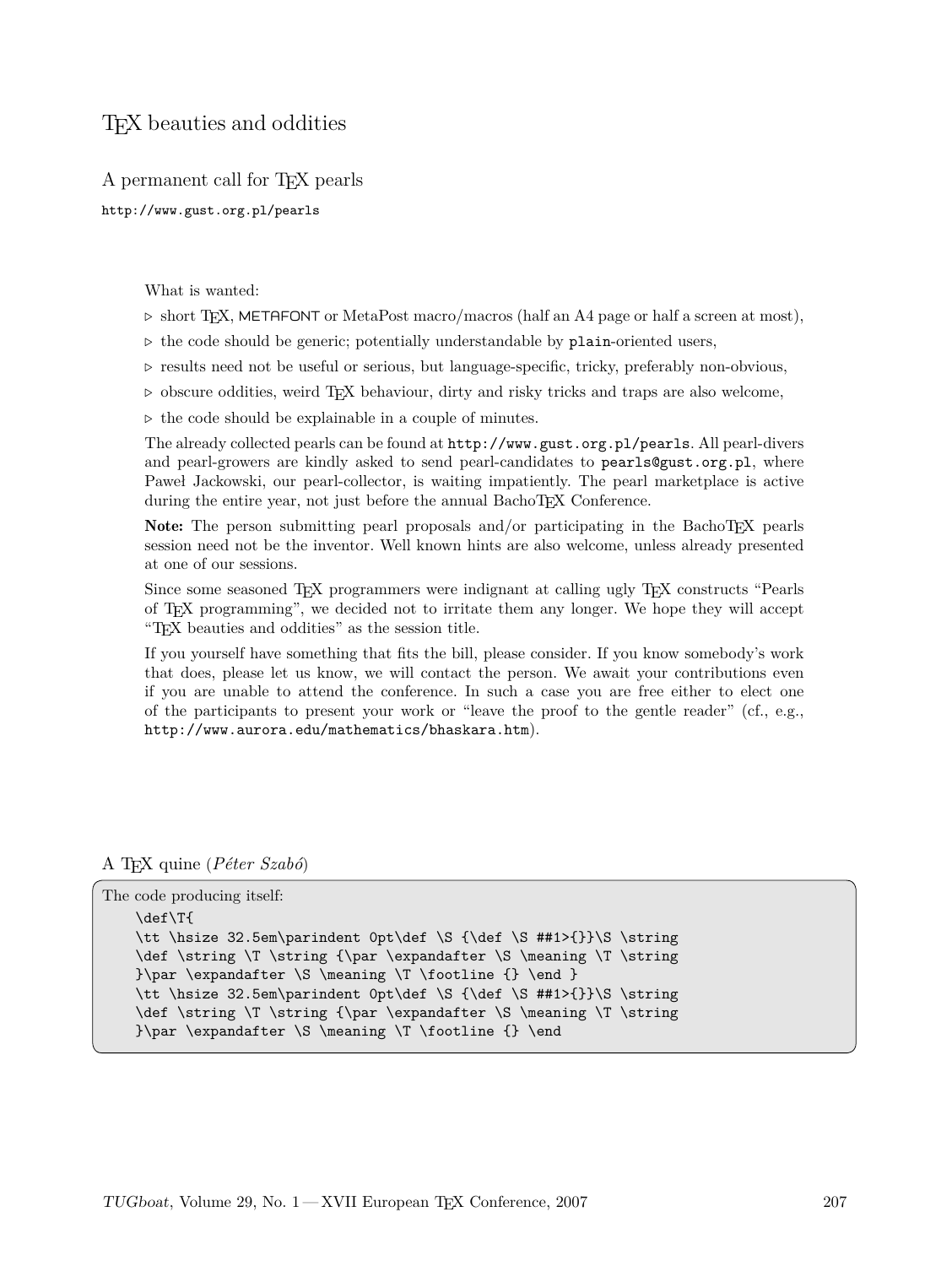Multi-signed numbers (*Hans Hagen*)

TEX handles multiple signs properly:

```
\newdimen\scratchdimen
\scratchdimen 1pt \the\scratchdimen,
\scratchdimen -1pt \the\scratchdimen,
\scratchdimen --1pt \the\scratchdimen,
\scratchdimen ---1pt \the\scratchdimen,
\scratchdimen -+-+-+++-----+1pt \the\scratchdimen,
```
So, there is never a need to use an intermediate variable to negate a value. All digits,  $+/-$  signs and units can be faked in macros:

```
\def\neg{-} \def\p{p}
\scratchdimen \neg\space\neg\space\space00001\empty\p\empty\empty tttt
```
One may also notice that while whitespace characters are allowed between multiple signs (but not between digits!), leading zeros are ignored, and the unit is properly interpreted regardless of the very next character.

Double-hat trap (*Jerzy Ludwichowski*)

```
Is there a difference between those two cases?
    \number'\^^A
    \number'^^A
And how about this?
    \number'\^^@
    \number'^^@
```
In the case of  $\hat{\ }$ <sup>A</sup> (character code 1), both lines yield the number 1, the backslash character's presence before the double-hat doesn't influence the result. In the second case, the first line yields 0, while the second results in 32. The reason is that the character of the code  $0$  ( $\hat{\ }$ ) has the associated category code 'ignored' (9). Any character of the category 9 will simply be omitted, except when there is a backslash immediately before it. If there is no backslash, the very next character is considered, which is a space (code 32), and  $\hat{\ }$ simply disappears. This does not happen with characters of category code different from 9.

\vbox height vs. \vtop depth (*Paweł Jackowski*)

\vbox usually inherits its depth from the last box or rule of the vertical list it contains. Conversely, \vtop has usually the height of the first box or rule of the vertical list it contains. However, using whatsits as the first/last item of the box may lead to surprises.

```
\def\what{\special{}}
\setbox0=\vbox{Aqq \what} \the\ht0, \the\dp0 % 6.83331pt, 1.94444pt
\setbox0=\vtop{\what Aqq} \the\ht0, \the\dp0 % 0.0pt, 8.77776pt
```
\vbox still obeys the rule, despite the whatsit after the very last box on the list. But \vtop always has zero height if its first item is a whatsit.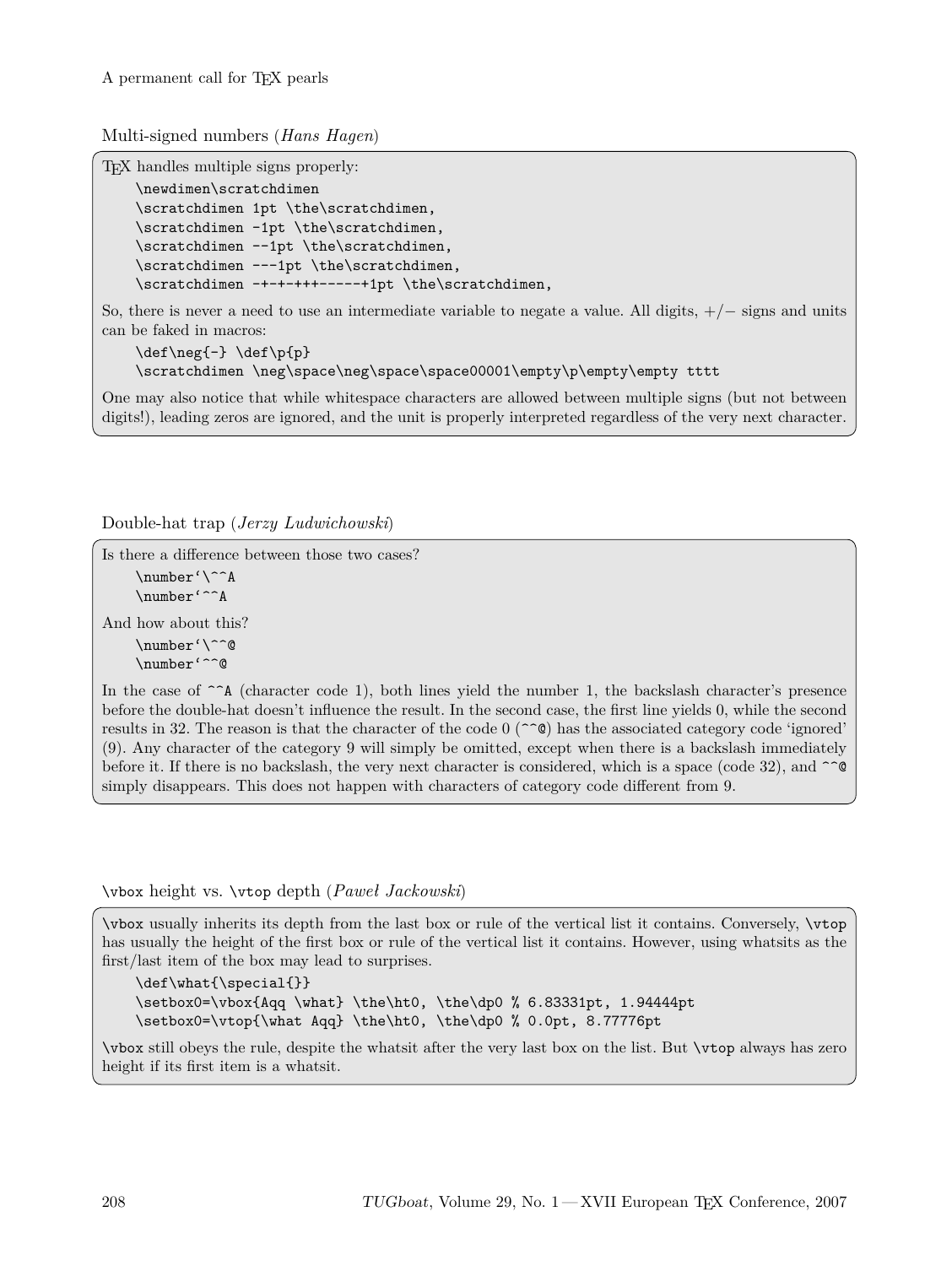(Ir)relevant missing character message (*Paweł Jackowski*)

Try out the code

```
\hsize=7.3in \vsize=9.8in \leftskip=30mm \rightskip=30mm \parindent=1em
\font\LOGO=logo10
\def\MP{{\LOGO METAPOST}}
\def\MF{{\LOGO METAFONT}}
```
short \TeX, \MF\ or \MP\ macro/macros (half A4 page or half a~screen at most)[...]

The output is typeset without breaking any word at the end of a line. Try then to explain why the log file contains the line:

Missing character: There is no  $-$  (45) in font logo10!

While breaking paragraphs into lines T<sub>EX</sub> checks all feasible breakpoints and chooses the one of the smallest sum of costs (see The T<sub>E</sub>Xbook, chapter 14). The message in the log file informs that some of the ways  $T_{\text{F}}X$ considered of typesetting the paragraph had a discretionary break after a META.

Skip assignments (*Paweł Jackowski*)

```
Consider the code:
    \newskip\A
    \newskip\B
    \A = 3pt plus 1pt minus 1pt
    \Bbb B = 1\AIs now the skip \Bbb B equal to \A?
No, it's not:
    \the\A % 3pt plus 1pt minus 1pt
    \the\B % 3pt
In an assignment of the form
    skip = <number> skip
```
TEX eliminates the stretch and shrink of the glue. To avoid this effect one should not use a number/factor  $(1)$  in this case) on the right hand side of the equation. When necessary, one should use the  $\alpha$ \divide, \multiply primitives instead, since all they preserve the glue-specific parts.

Current font global assignment (*Bogusław Jackowski*)

Font setup is normally bounded by groups. The code \font\A=ec-lmr10 \A \message{\the\font} {\font\B=ec-lmtt10 \B \message{\the\font}} \message{\the\font}

gives  $\A \ B \ \A$ , as one would expect. Why then does

\font\A=ec-lmr10 \A \message{\the\font} {\font\B=ec-lmr10 \B \message{\the\font}} \message{\the\font}

yield  $\A \ B \ B?$ 

When the font used inside a group is the same as the current font in the outer grouping level, the local font assignment becomes global. In fact, font  $\Lambda$  is internally mapped to  $\Bbb B$ . Even if we call  $\Lambda$  explicitly, TEX reports \B as the current font.

\A \message{\the\font}

Things are intentionally different in  $LuaT<sub>E</sub>X$ ...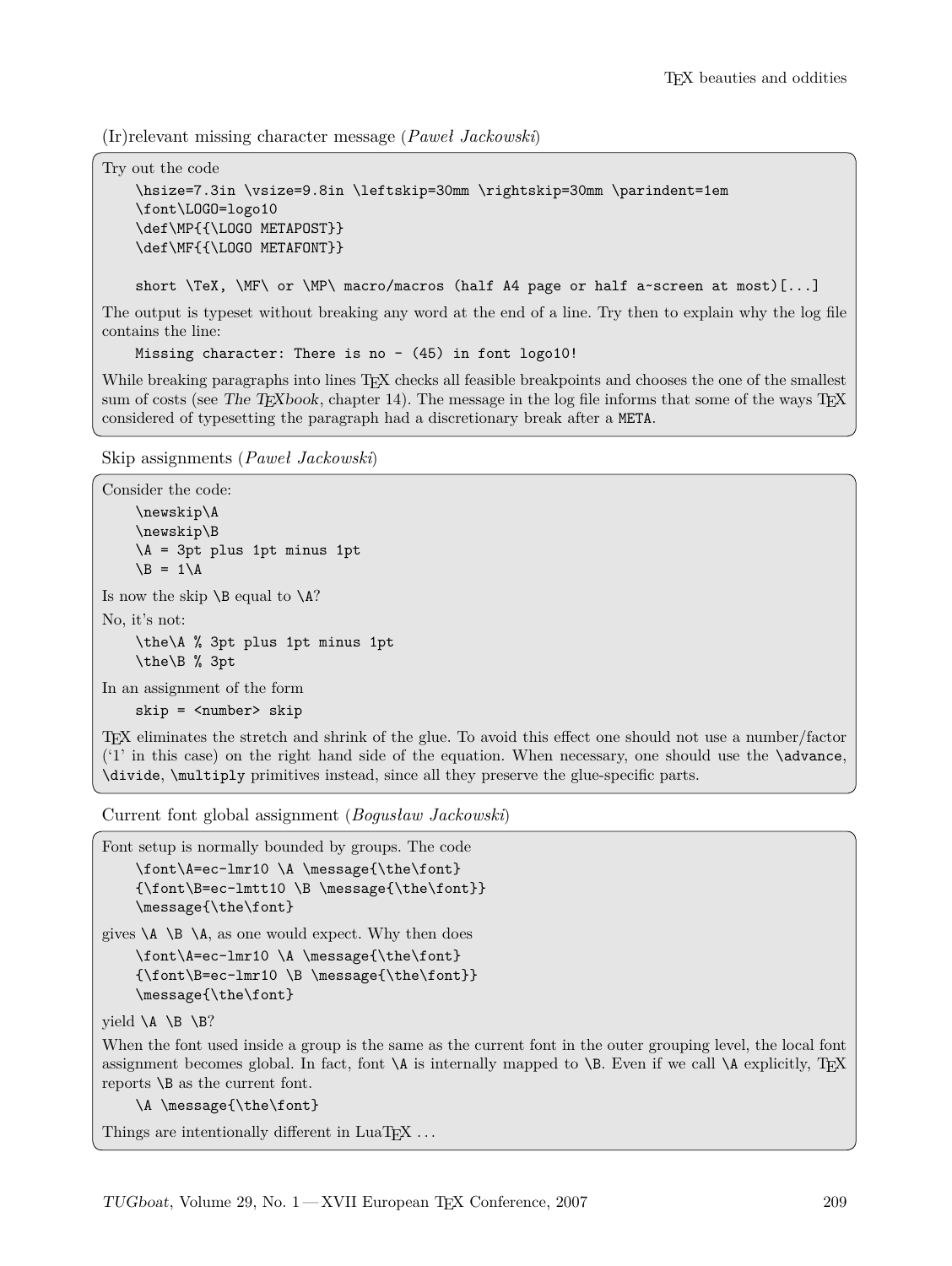How to make a box disappear at a line break (*Marcin Woliński*)

Let us consider the problem of marking spaces in a paragraph with some symbol, as in the following:

Ten·typowy ·testowy · akapit·tekstu·daje ·przy · okazji·rodzaj filigranowego·wysypu·hodowli·pieczarek·w· zielonym·kasztanie ·regloryfikacji ·stanowisk · ministerialnych · i · podsypanych minimalistom·jako·fetysz·zaduchu·studziennych·barykad.

The hard part is to make the symbol disappear when such a "space" occurs at a line break. We cannot use \discretionary for that purpose since we need the "space" to be stretchable to make justification possible. Moreover we want to be able to associate some penalty (e.g., 0) with our breakpoints other than \(ex)hyphenpenalty.

As it turns out any box can be made discardable by putting it into \cleaders to the exact width of the box in question. According to the rules TEX will put exactly one copy of the box in the text. So the construct will look exactly like the box itself but will behave like a glob of glue. In particular it will disappear at a line break.

Here are the macros used in the preceding passage:

```
\obeyspaces
\def {%
\setbox0\hbox{$\cdot$}%
\dimen0=\wd0\relax
\hskip1ptplus2pt%
\cleaders\box0\hskip\dimen0%
\hskip1ptplus2pt%
}
\rm\hsize9.5cm\parindent0pt
Ten typowy testowy akapit tekstu daje przy okazji rodzaj filigranowego %
wysypu hodowli pieczarek w zielonym kasztanie regloryfikacji %
stanowisk ministerialnych i podsypanych minimalistom jako fetysz %
zaduchu studziennych barykad.%
```
Stretchability is achieved with separate globs of glue so as not to allow T<sub>EX</sub> to insert more than one copy of the box in case of an overstretched space.

Note that this trick can be used in vertical mode as well (e.g., to separate paragraphs with some graphical element except the case when a paragraph boundary occurs at a page break). A discardable box can have arbitrary complexity, it can include colour, EPS graphics, and so on.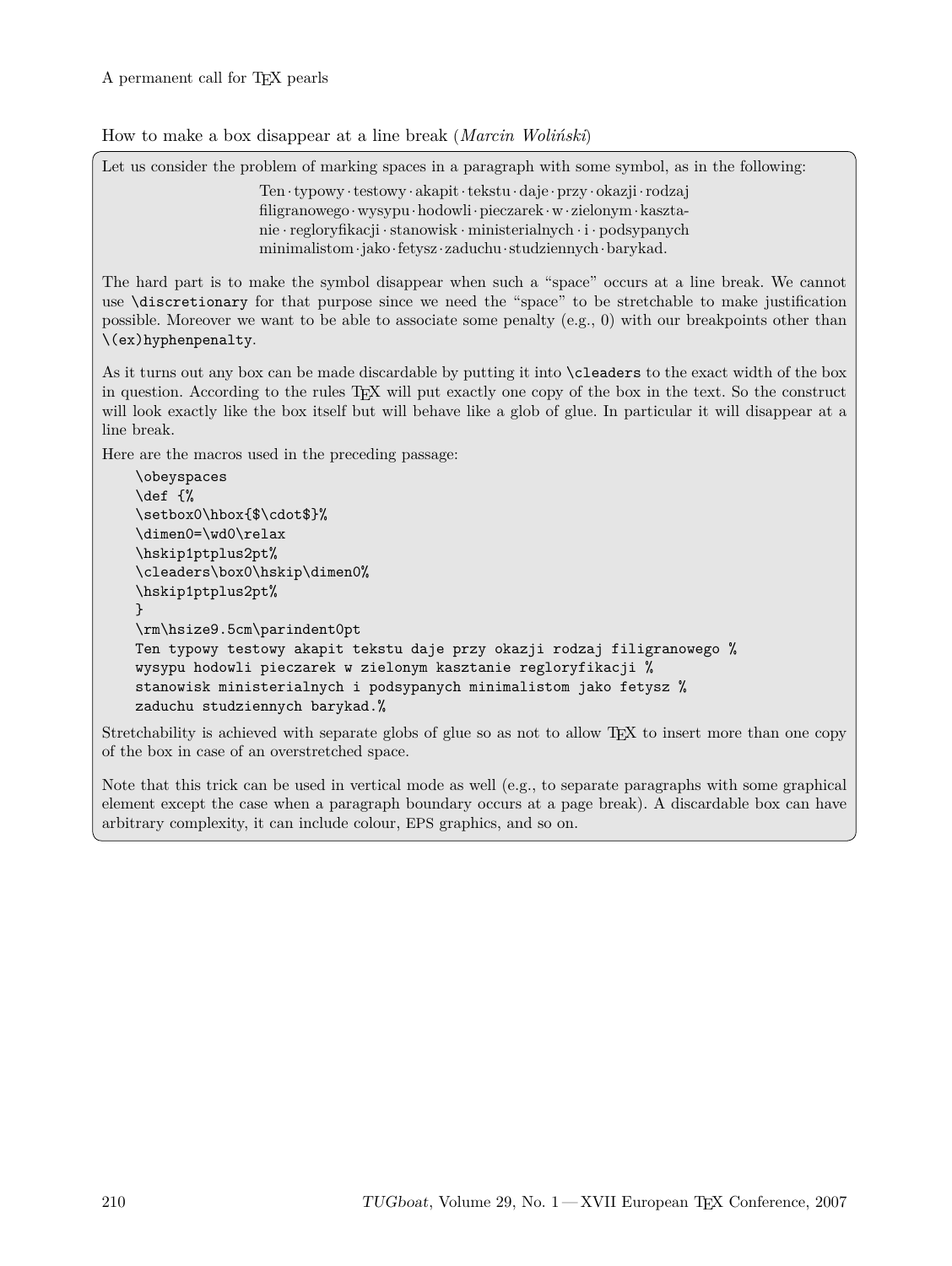```
Variable-width visible space (Bogusław Jackowski)
```

```
Marked spaces in a paragraph may not only disappear at a line break (as presented in the previous beauty
by Marcin Woliński), but may also adjust their width, shrink and stretch, as normal interword space does.
    \def\vispace{%
    \ifdim\spaceskip=0pt
       \skip0=\fontdimen2\the\font
              plus \fontdimen3\the\font
              minus \fontdimen4\the\font
    \else \skip0=\spaceskip \fi
    \advance\skip0-.4pt
    \cleaders\vrule width.2pt height.2ex depth.2pt\hskip.2pt
    \cleaders\hrule height0pt depth.2pt\hskip\skip0
    \cleaders\vrule width.2pt height.2ex depth.2pt\hskip.2pt
   }
    \obeyspaces\let =\vispace\def~{\nobreak\vispace}\let\ =\vispace%
   % \def\^^M{\ } % plain does
   Ten typowy testowy akapit tekstu daje przy okazji rodzaj filigranowego\
   wysypu hodowli pieczarek w~zielonym kasztanie regloryfikacji\
    stanowisk ministerialnych i~podsypanych minimalistom jako fetysz\
   zaduchu studziennych barykad aglomeracji fosforescencji luminazy\
    atraktywno-bajerywnej z~dodatkiem glukozy i~mineralnych bakterii\
   finansowych oraz gromadzenia idei atrakcyjnych pomp prasowych z~okazji\
   rozpoczynania wegetacji takich istot jak wiolonczele, napoje bazaltowe\
    i~gramatyka z~okresu mezozoicznego z~jej typowym sposobem oznajmiania\
   zachwytu nad bytem poprzez wycie i~popiskiwanie o~charakterystycznej\
   modulacji toniczno-barycznej z~wyskokami w~kierunku reglamentacji\
    zawartej immanentnie w~bagnie.
Ten typowy testowy akapit tekstu daje przy okazji rodzaj filigranowego wysypu hodowli pieczarek w zie-
```
lonym kasztanie regloryfikacji stanowisk ministerialnych i podsypanych minimalistom jako fetysz zaduchu studziennych barykad aglomeracji fosforescencji luminazy atraktywno-bajerywnej z dodatkiem glukozy i mineralnych bakterii finansowych oraz gromadzenia idei atrakcyjnych pomp prasowych z okazji rozpoczynania wegetacji takich istot jak wiolonczele, napoje bazaltowe i gramatyka z okresu mezozoicznego z jej typowym sposobem oznajmiania zachwytu nad bytem poprzez wycie i popiskiwanie o charakterystycznej modulacji toniczno-barycznej z wyskokami w kierunku reglamentacji zawartej immanentnie w bagnie.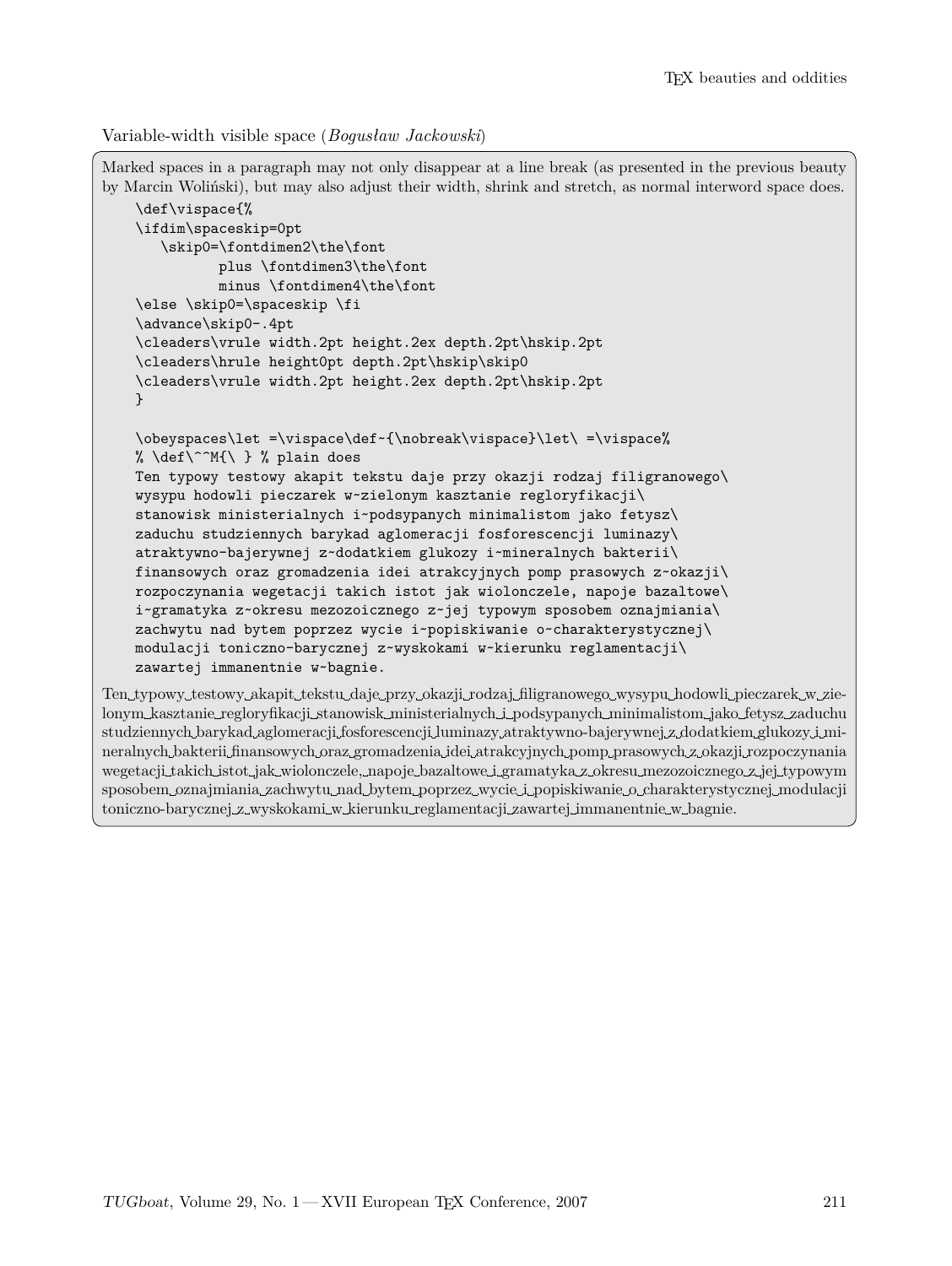## Do you need some stretch? (*Marcin Woliński*)

| TFX's <b>\leaders</b> primitive can be used to fill arbitrary space with a stretchable line (cf. <b>\hrulefill</b> ). It is<br>also possible to have an expandable triple line:                                                                                                                                                                                                                                                                                                                                                  |
|----------------------------------------------------------------------------------------------------------------------------------------------------------------------------------------------------------------------------------------------------------------------------------------------------------------------------------------------------------------------------------------------------------------------------------------------------------------------------------------------------------------------------------|
| The St. Anford Orchestra $\Box$                                                                                                                                                                                                                                                                                                                                                                                                                                                                                                  |
| Variations on a Theme by Tchaikovsky                                                                                                                                                                                                                                                                                                                                                                                                                                                                                             |
| \def\triplefil{%                                                                                                                                                                                                                                                                                                                                                                                                                                                                                                                 |
| \leaders\hrule height4pt depth-3.2pt\hfil \hskip0pt plus-1fil                                                                                                                                                                                                                                                                                                                                                                                                                                                                    |
| \leaders\vrule height1.6pt depth0pt\hfil \hskip0pt plus-1fil                                                                                                                                                                                                                                                                                                                                                                                                                                                                     |
| \leaders\vrule height-.6pt depth1pt\hfil }                                                                                                                                                                                                                                                                                                                                                                                                                                                                                       |
| \def\triplefilledline#1{\hbox to\hsize{%                                                                                                                                                                                                                                                                                                                                                                                                                                                                                         |
| \vrule height4ptdepth3ptwidth.8pt \triplefil \vrule                                                                                                                                                                                                                                                                                                                                                                                                                                                                              |
| height10ptdepth1ptwidth.4pt \enspace\strut#1\enspace \vrule                                                                                                                                                                                                                                                                                                                                                                                                                                                                      |
| height10ptdepth1ptwidth.4pt \triplefil \vrule<br>height4ptdepth3ptwidth.8pt } }                                                                                                                                                                                                                                                                                                                                                                                                                                                  |
| \triplefilledline{The St.\ Anford Orchestra}                                                                                                                                                                                                                                                                                                                                                                                                                                                                                     |
| \triplefilledline{Variations on a Theme by Tchaikovsky}                                                                                                                                                                                                                                                                                                                                                                                                                                                                          |
|                                                                                                                                                                                                                                                                                                                                                                                                                                                                                                                                  |
| To understand what happens here one needs to count stretchability of leaders and glue in \triplefil. It is:<br>1fil (from $\hbar i l$ ) + -1fil (from $\hbar k i p$ ) + 1fil + -1fil + 1fil, which sums up to 1fil. So when TFX needs to<br>set \triplefil to, say, 37pt it stretches each fil of glue to that length. The first leaders become 37pt wide,<br>then comes \hskip to $-37pt$ (-1fil), and so T <sub>E</sub> X overprints the second \leaders on the first, and the same<br>repeats with the next glue and leaders. |
| This trick opens space for countless variations:                                                                                                                                                                                                                                                                                                                                                                                                                                                                                 |
| The St. Anford Orchestra _______                                                                                                                                                                                                                                                                                                                                                                                                                                                                                                 |
| Variations on a Theme by Tchaikovsky                                                                                                                                                                                                                                                                                                                                                                                                                                                                                             |

MetaPost tables indexed with strings (*Bogusław Jackowski*)

```
Converting MetaPost strings to suffixes one can implement tables indexed with strings.
    % Definitions:
    def strtosfx(expr s) =
    for i:=1 upto length(s): [ASCII(substring(i-1,i) of s)] endfor
    enddef;
    vardef sfxtostr_ []@# =
    if (str @=""): "" else: char(@) if str @#<>"": & (sfxtostr_ @#) fi fi
    enddef;
    def sfxtostr(suffix s) = begingroup sfxtostr_ s endgroup enddef;
    % A few tests:
    show sfxtostr(strtosfx("ABCABCABCABCABCABCABCABCABCABCABCABC!"));
    save X; X strtosfx("ABC") = 0; showvariable X;
    save X;
    for s:="ala", "ma", "kotakotakota", "kota": X strtosfx(s) = 0; endfor
    for s:="ala", "ima", "kota": if known X strtosfx(s): show s; fi endfor
    end.
If only there were a way to iterate over all known indexes . . .
```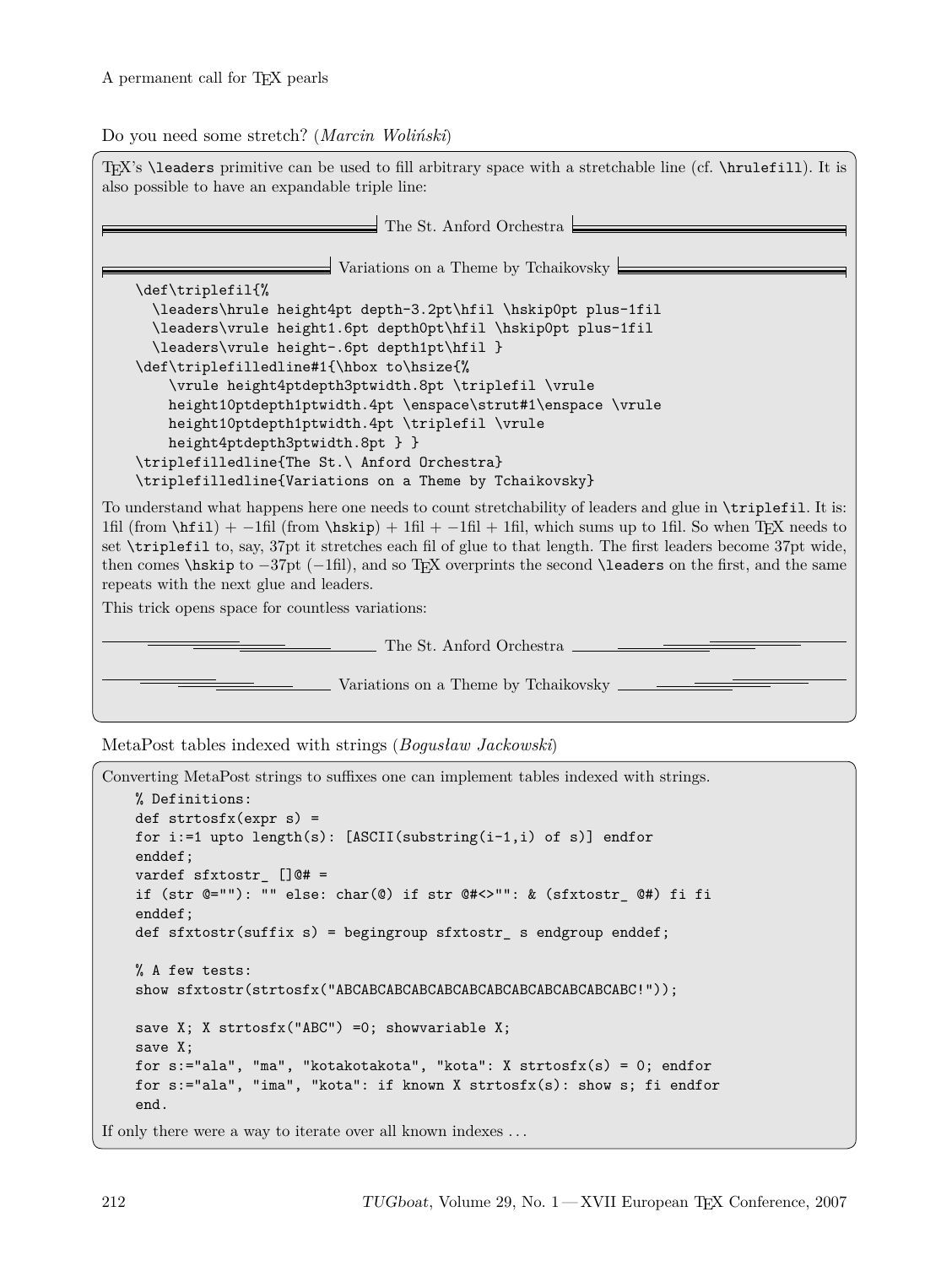Multiple expansions triggered with a single \expandafter (*Marcin Woliński*)

This pearl (coded on October 18, 1996) is the most useless one I could think of. Nonetheless it is an example of a really curious expansion of macros.

Let us imagine that we have a list of non-space tokens and we want to assign this list to a token register without expanding the tokens and in reversed order. Here is a simple macro that reverses a list in an expand-only way:

```
\def\afterfi#1#2\fi{\fi#1}
```

```
\def\reverse#1{\reverseX{}#1\stopreverse}
\def\stopreverse{\noexpand\stopreverse}
```

```
\def\reverseX#1#2{\ifx\stopreverse#2%
    \afterfi{#1}%
  \else
    \afterfi{\reverseX{#2#1}}%
  \fi}
```
Now we can write

\reverse{abcdefg}

and T<sub>F</sub>X will respond with writing gfedcba on the terminal.

To put the result of reversing the list abc\foo def\bar ghi in a token register we do the following:

\toks0=\expandafter{\if0\reverse{abc\foo def\bar ghi0}}\fi \showthe\toks0

With the use of **\expandafter** we introduce a single expansion to the region where expansion is suppressed. The token being expanded is the  $\iota$  T. To expand an  $\iota$  T<sub>EX</sub> needs to find the next two non-expandable tokens to compare them. The first token is 0, but then T<sub>E</sub>X sees the macro \reverse. So the macro gets expanded. An interesting feature of \reverse is that no non-expandable tokens are emitted until the list is fully reversed. So only then does T<sub>F</sub>X stop expansion. The first non-expandable token T<sub>F</sub>X will see is the second 0, which we have devilishly inserted at the end of the list. At this point the condition turns out to be true and the next tokens get assigned as contents to the token register.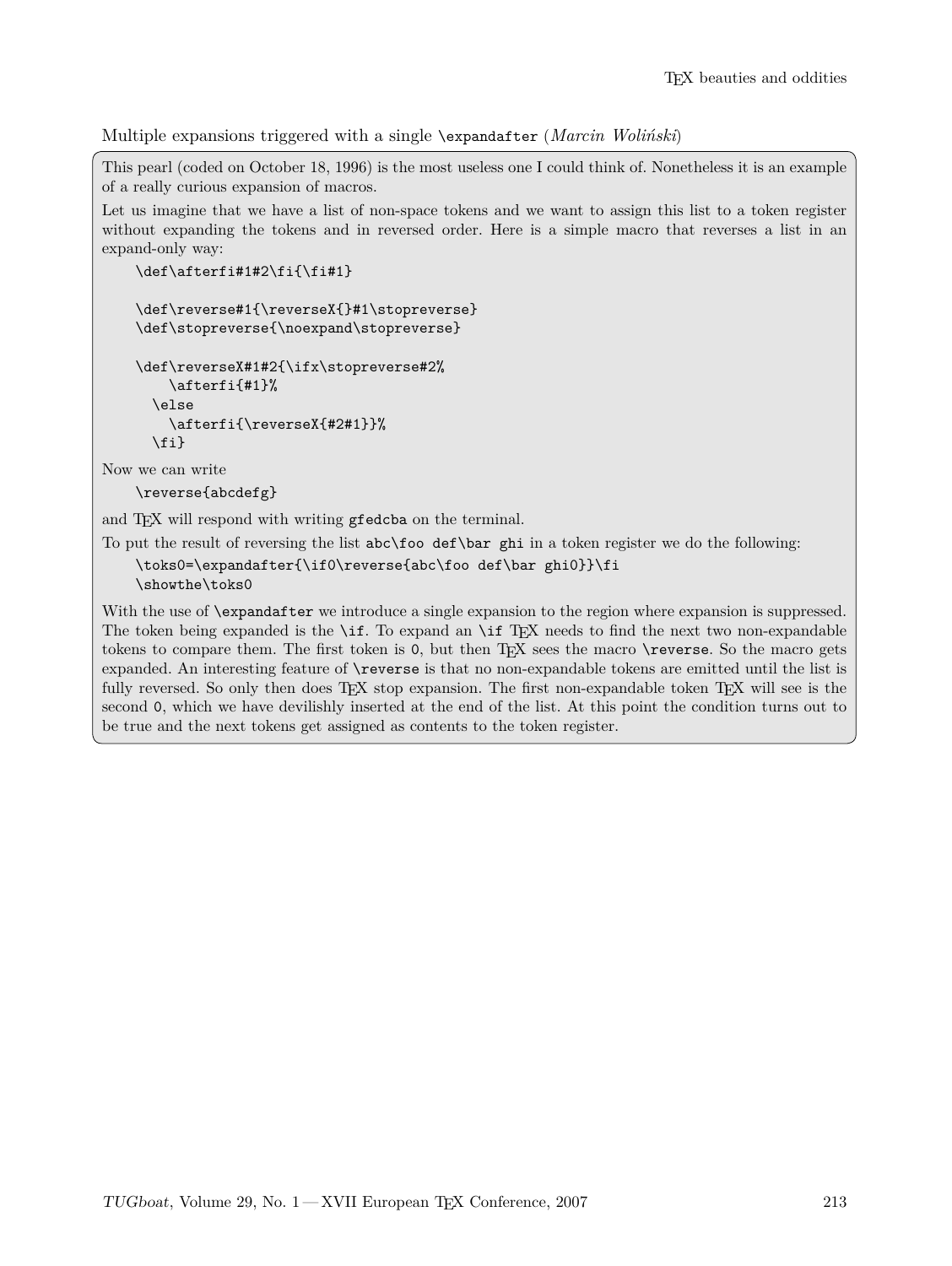Hacking verbatim (*Grzegorz Murzynowski*)

How do you get *italics* inside a verbatim? By a 'verbatim' I mean a LAT<sub>EX</sub> environment that changes the catcodes of special chars and thus allows typesetting them verbatim (the tricks below apply to TEX in general, though). LAT<sub>EX</sub>'s \begin{verbatim} expands mostly to \begingroup\csname verbatim\endcsname and \verbatim acts mostly like DEK's \ttverbatim, \end{verbatim} is needed to delimit \verbatim's argument.

Let's recall that the chars of codes  $1-32$  (except the end of line, etc.) are catcoded as 'invalid' in LAT<sub>EX</sub>. Therefore I dare to assume they are neither used nor present in decent (LA)TEX files. The verbatim environments do not recatcode them, so I can use them for my wicked purpose:

```
\catcode'\^^E\active
\def^^E{\bgroup\it}
\let^^F\egroup
\begin{verbatim*}
How do you get \langle char5\rangleitalics\langle char6\rangle inside a~verbatim?
\end{verbatim*}
```
Gives

How do you get *italics* inside a-verbatim?

Note that we should use explicit  $\langle char5 \rangle$  and  $\langle char6 \rangle$  since verbatims recatcode  $\hat{\ }$  to category 'other' so  $\lq\lq\lq\lq$  would produce just  $\lq\lq\lq\lq$ .

Now, how to input selected lines of a file verbatim?

```
\long\def\firstofone#1{#1}
\catcode'\@=11
\newread\my@file
\openin\my@file=bachotex2007-grzegorz-murzynowski-pearl1.src
\def\my@reading#1 #2{%
  \loop\ifnum\count\z@<#1%
    \advance\count\z@\@ne\read\my@file to\@tempa
  \ifx.#2\@tempa\endgraf\fi\repeat}%
\firstofone{%
  \begin{verbatim}%
  \count\z@\z@
  \my@reading1 -%
  \my@reading2 .%
  \my@reading22 -%
  \my@reading26 .%
}\end{verbatim}
```
The given code results in the following:

```
\def^^E{\bgroup\it}
\let^^F\egroup
\begin{verbatim*}
How do you get ΠitalicsΣ inside a~verbatim?
```
What is the most fundamental trick? The **\firstofone** macro (I learnt it from my T<sub>E</sub>X Guru who did not invent it either). Apparently it doesn't do anything: it has one parameter and expands exactly to it. But there is one very important thing it does: it 'freezes' the catcodes in the argument. Therefore all the commands and their arguments cannot be recatcoded by \verbatim and they are expanded and executed.